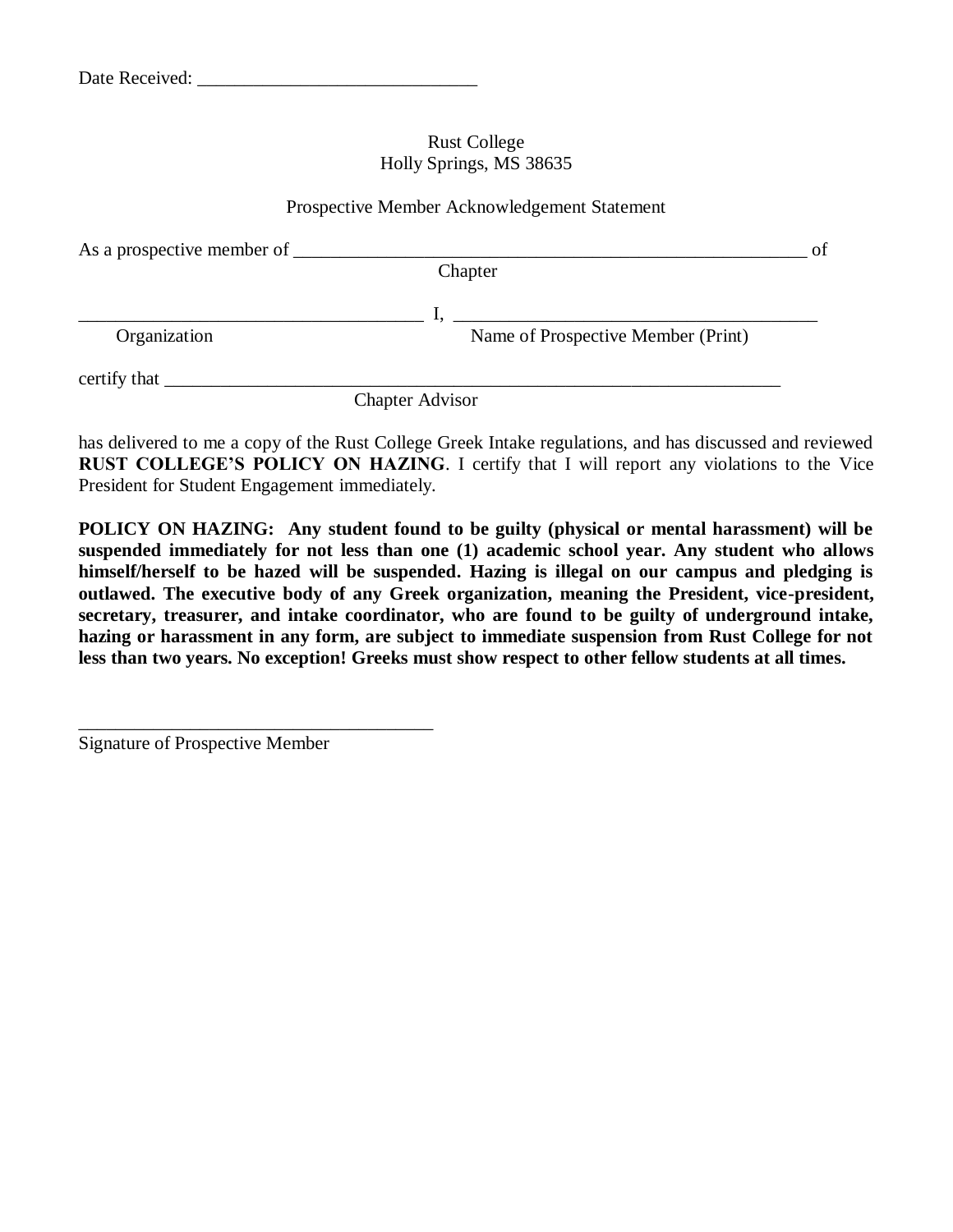#### Rust College Holly Springs, MS 38635

#### Member Acknowledgement Statement

| As a member of | Chapter                | of |
|----------------|------------------------|----|
| Organization   | Name of Member (Print) |    |
|                |                        |    |
|                | <b>Chapter Advisor</b> |    |

has delivered to me a copy of the Rust College Greek Intake regulations, and has discussed and reviewed **RUST COLLEGE'S POLICY ON HAZING**. I certify that I will report any violations to the Vice President for Student Engagement immediately.

**POLICY ON HAZING: Any student found to be guilty (physical or mental harassment) will be suspended immediately for not less than one (1) academic school year. Any student who allows himself/herself to be hazed will be suspended. Hazing is illegal on our campus and pledging is outlawed. The executive body of any Greek organization, meaning the President, vice-president, secretary, treasurer, and intake coordinator, who are found to be guilty of underground intake, hazing or harassment in any form, are subject to immediate suspension from Rust College for not less than two years. No exception! Greeks must show respect to other fellow students at all times.**

Signature of Member

\_\_\_\_\_\_\_\_\_\_\_\_\_\_\_\_\_\_\_\_\_\_\_\_\_\_\_\_\_\_\_\_\_\_\_\_\_\_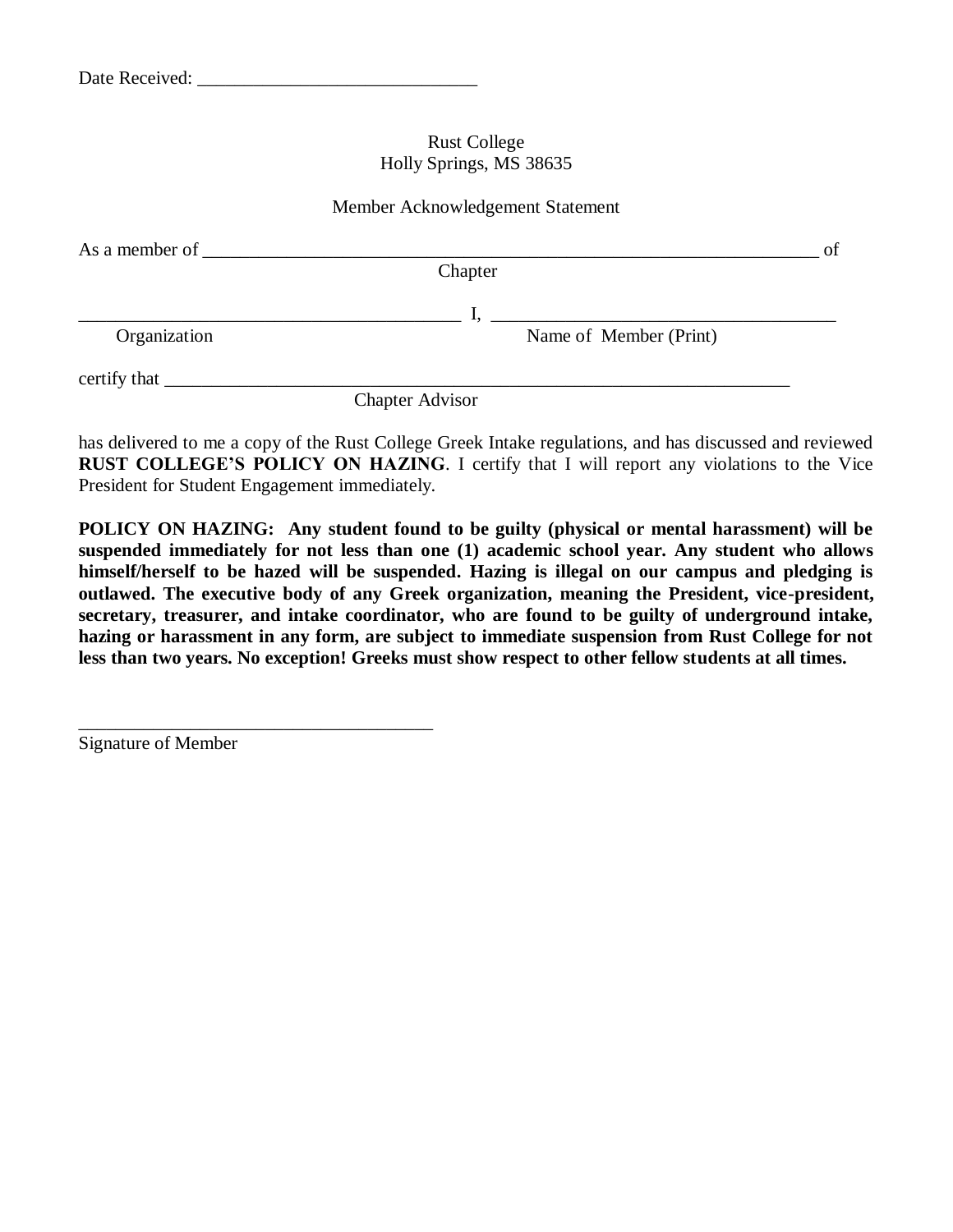Date Received:

# Rust College Holly Springs, MS 38635

WAIVER OF LIABILITY AND RELEASE

I hereby release and agree to hold Rust College harmless from and waive any and all causes of action, claims, demands, damages, costs, expenses, and compensation for illness or death arising out of exposure to COVID-19 that may be caused by any act or failure to act during my participation in the Membership Intake Process on behalf of myself, my heirs, and any personal representatives. I understand that this Waiver discharges Rust College its employees or representatives from any liability or claim that I, my heirs, or any personal representatives may have against the college arising out of exposure to COVID-19. The Waiver of Liability extends to members of the Administration, faculty, and staff of Rust College. By signing below, I acknowledge the contagious nature of COVID-19 and voluntarily assume the risk that I may be exposed to or infected by COVID-19 by participating in the Membership Intake Process or other

Rust College activities and that such exposure or infection may result in personal injury, illness, permanent disability, and death

Signature of Prospective/ Current Member

\_\_\_\_\_\_\_\_\_\_\_\_\_\_\_\_\_\_\_\_\_\_\_\_\_\_\_\_\_\_\_\_\_\_\_\_\_\_\_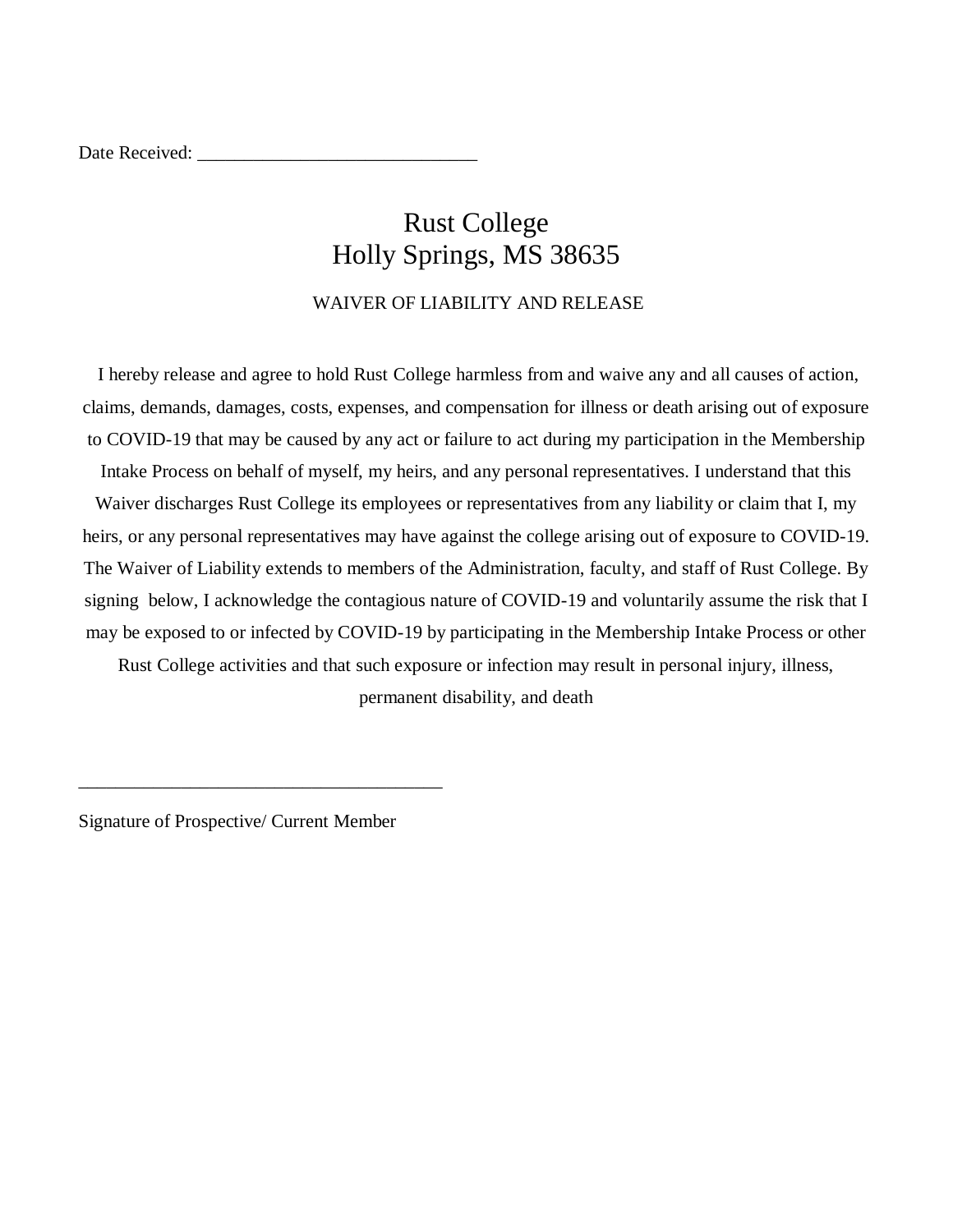### **Rust College Greek Intake Activity Roster**

Semester/Year

### **List all activities designed to promote the new or prospective members' academic achievement**.

| Activity | <b>Date</b> | <b>Beginning</b><br>Time | Ending<br>Time | <b>Purpose</b> | <b>Meeting Place</b> |
|----------|-------------|--------------------------|----------------|----------------|----------------------|
|          |             |                          |                |                |                      |
|          |             |                          |                |                |                      |
|          |             |                          |                |                |                      |
|          |             |                          |                |                |                      |
|          |             |                          |                |                |                      |
|          |             |                          |                |                |                      |
|          |             |                          |                |                |                      |
|          |             |                          |                |                |                      |
|          |             |                          |                |                |                      |
|          |             |                          |                |                |                      |
|          |             |                          |                |                |                      |
|          |             |                          |                |                |                      |
|          |             |                          |                |                |                      |
|          |             |                          |                |                |                      |
|          |             |                          |                |                |                      |

\_\_\_\_\_\_\_\_\_\_\_\_\_\_\_\_\_\_\_\_\_\_\_\_\_\_\_\_\_\_\_\_\_\_\_\_\_ \_\_\_\_\_\_\_\_\_\_\_\_\_\_\_\_\_\_\_\_\_\_\_\_\_\_\_\_\_\_\_\_\_\_\_\_\_\_ \_\_\_\_\_\_\_\_\_\_\_\_\_\_\_\_\_\_\_\_\_\_\_\_\_\_\_\_\_\_\_\_\_\_\_\_\_\_\_\_\_\_

Chapter Advisor Chapter President Vice President for Student Engagement

**Note: No intake meeting can take place off campus without written approval from the Dean of Students.**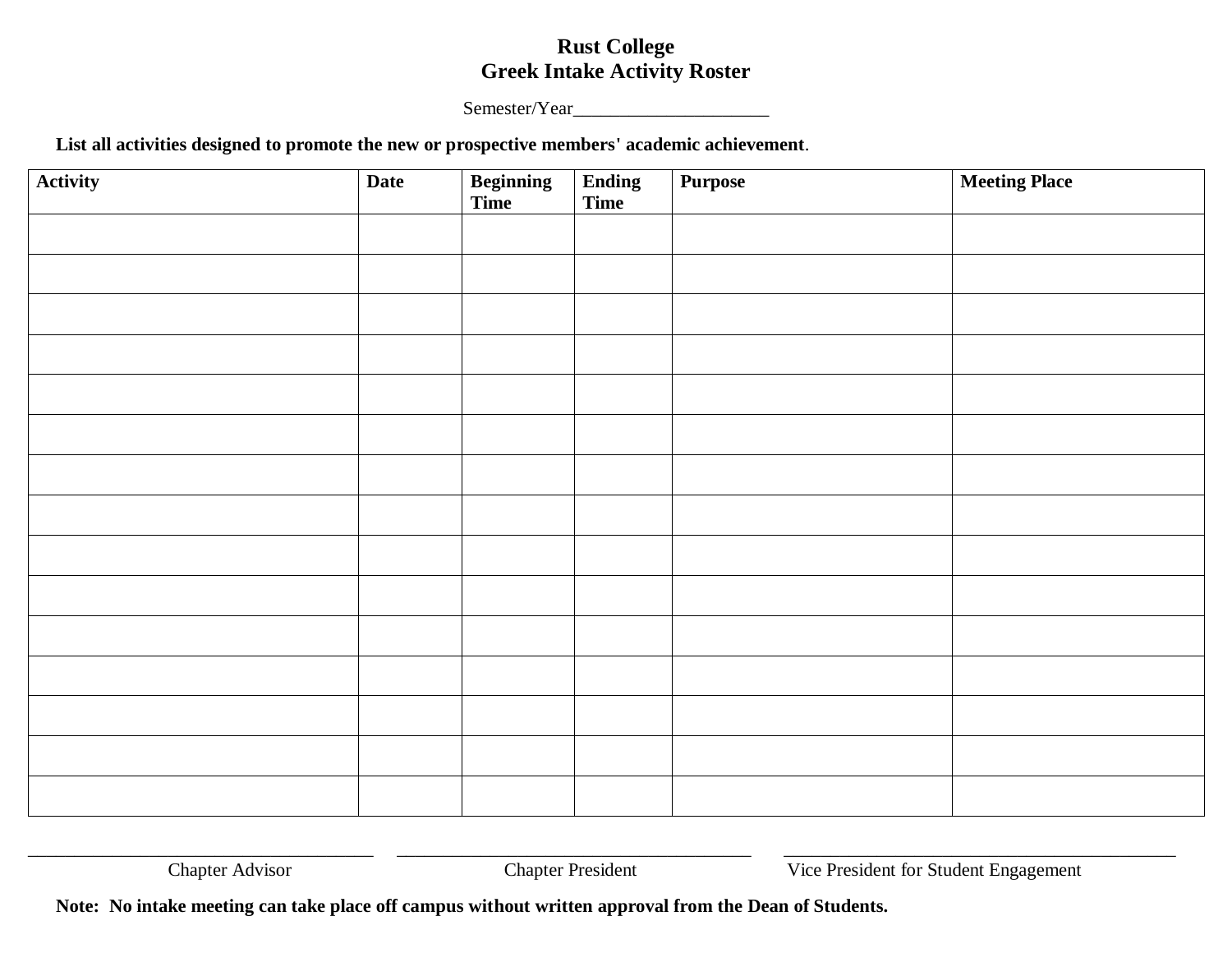## Rust College Holly Springs, MS 38635

# **INTEREST MEETING APPROVAL FORM**

| <b>Name of Organization:</b> |  |  |  |
|------------------------------|--|--|--|
|                              |  |  |  |
|                              |  |  |  |

| <b>Place</b><br>ллт<br><br>. | ∍ate∙ | .<br>$\mathbf{r}$<br>ım |  |
|------------------------------|-------|-------------------------|--|
|------------------------------|-------|-------------------------|--|

<u> 1989 - Johann Stoff, amerikansk politiker (d. 1989)</u>

| <b>Officers</b>                                | <b>Signature</b> | <b>Local Address/Zip</b> | <b>Phone</b> |  |  |
|------------------------------------------------|------------------|--------------------------|--------------|--|--|
|                                                |                  |                          |              |  |  |
| <b>President</b>                               |                  |                          |              |  |  |
| <b>Chairman For</b><br><b>Interest Meeting</b> |                  |                          |              |  |  |
| <b>Chapter</b><br>Advisor                      |                  |                          |              |  |  |
| <b>Chapter</b><br><b>Advisor</b>               |                  |                          |              |  |  |
|                                                |                  |                          |              |  |  |
|                                                |                  |                          |              |  |  |
| Approval:                                      |                  | Date_                    |              |  |  |
| <b>Vice President for Student Engagement</b>   |                  |                          |              |  |  |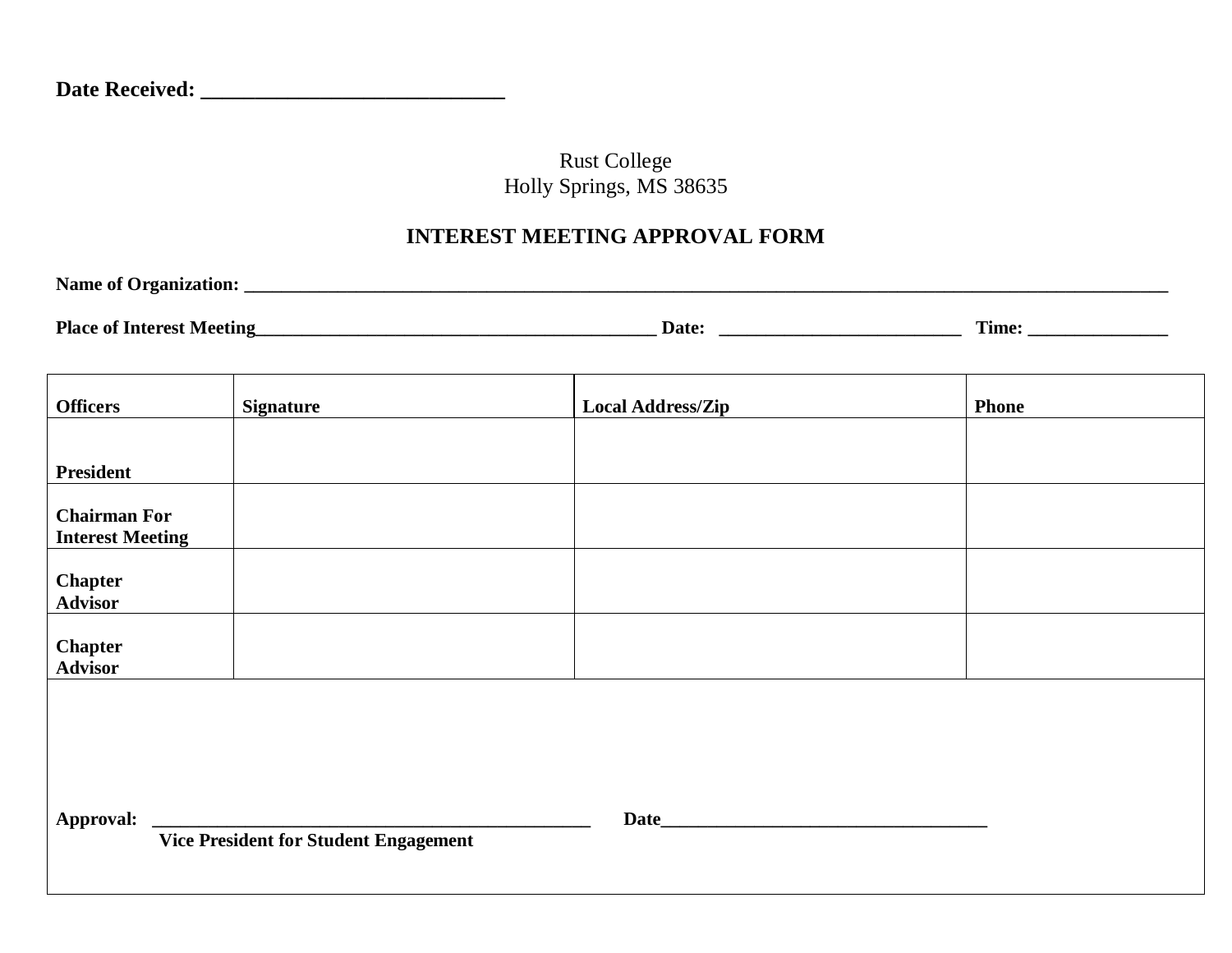### **Rust College Holly Springs, MS 38635 ORGANIZATION PROSPECTIVE MEMBERSHIP ROSTER**

|              |              |                      |                      |            | Data                     |          |              |
|--------------|--------------|----------------------|----------------------|------------|--------------------------|----------|--------------|
| Name & Phone | <b>Class</b> | <b>Local Address</b> | Sem. Hrs.<br>Comple. | <b>GPA</b> | <b>Cashier</b><br>Clear. | Discipl. | <b>Fines</b> |
|              |              |                      |                      |            |                          |          |              |
|              |              |                      |                      |            |                          |          |              |
|              |              |                      |                      |            |                          |          |              |
|              |              |                      |                      |            |                          |          |              |
|              |              |                      |                      |            |                          |          |              |
|              |              |                      |                      |            |                          |          |              |
|              |              |                      |                      |            |                          |          |              |
|              |              |                      |                      |            |                          |          |              |
|              |              |                      |                      |            |                          |          |              |
|              |              |                      |                      |            |                          |          |              |
|              |              |                      |                      |            |                          |          |              |
|              |              |                      |                      |            |                          |          |              |

**Chapter President's Signature Chapter Advisor's Signature** 

**\_\_\_\_\_\_\_\_\_\_\_\_\_\_\_\_\_\_\_\_\_\_\_\_\_\_\_\_\_\_\_\_\_\_\_\_\_\_\_\_\_\_\_\_\_\_\_\_ \_\_\_\_\_\_\_\_\_\_\_\_\_\_\_\_\_\_\_\_\_\_\_\_\_\_\_\_\_\_\_\_\_\_\_\_\_\_\_\_\_\_\_\_\_\_\_\_\_\_\_\_\_\_**

**\_\_\_\_\_\_\_\_\_\_\_\_\_\_\_\_\_\_\_\_\_\_\_\_\_\_\_\_\_\_\_\_\_\_\_\_\_\_\_\_\_\_\_\_\_\_\_\_ \_\_\_\_\_\_\_\_\_\_\_\_\_\_\_\_\_\_\_\_\_\_\_\_\_\_\_\_\_\_\_\_\_\_\_\_\_\_\_\_\_\_\_\_\_\_\_\_\_\_\_\_\_\_**

**Registrar's Signature Community Community Community Community Community Community Community Community Community Community Community Community Community Community Community Community Community Community Community Community**